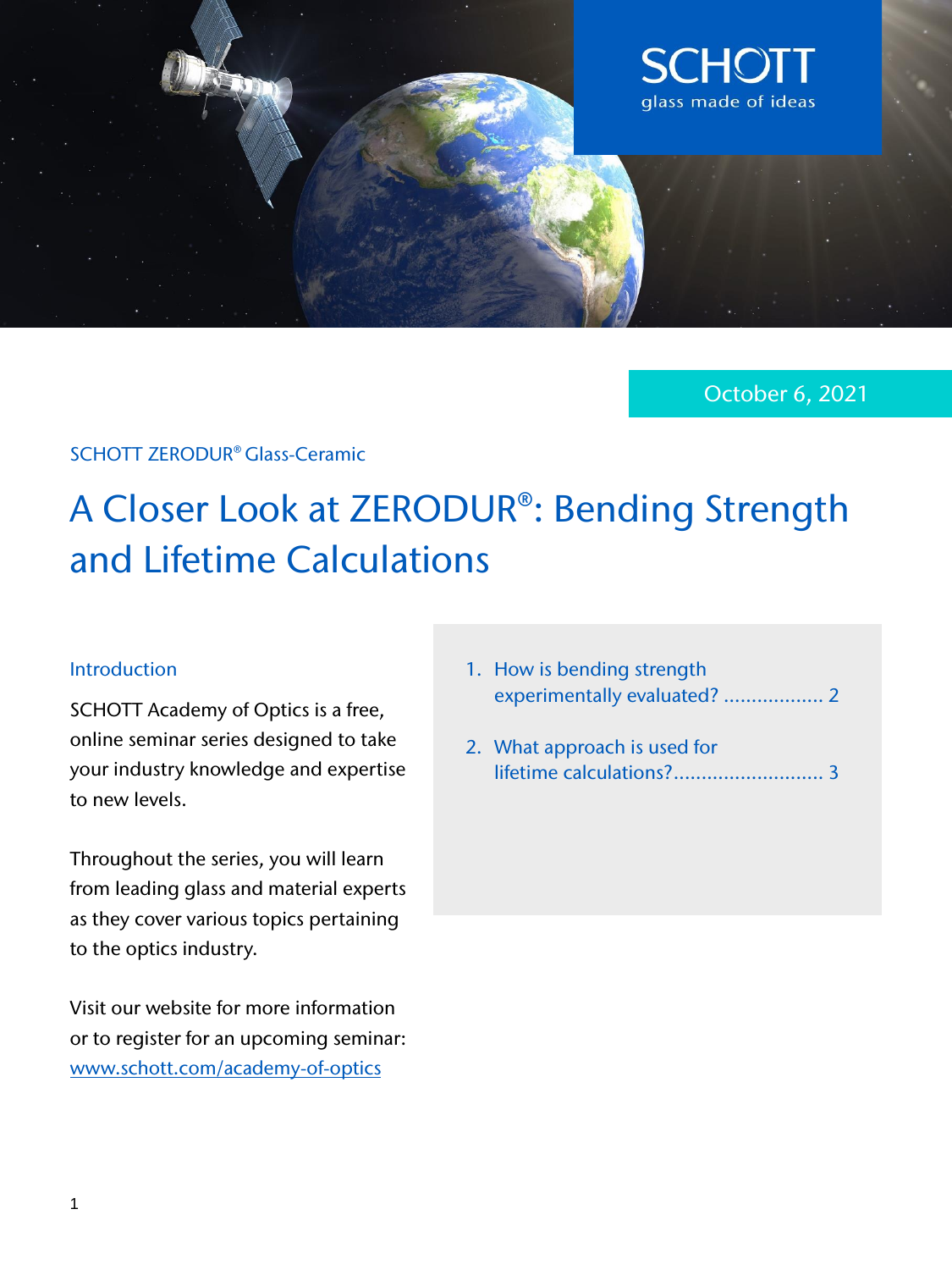When optics are used in space they must be reliable and long-lasting so that they can operate at high performance levels for many years. This requires materials with high thermal stability to withstand the drastic temperature changes experienced in space and high mechanical stability to survive the rocket launch. SCHOTT's ZERODUR® glass-ceramic has been meeting these rigorous requirements for more than 50 years.

ZERODUR's<sup>®</sup> unique properties include a near-zero coefficient of thermal expansion over a wide temperature range with excellent homogeneity over the whole volume. It is available in five expansion classes with different thermal behaviors and can also be tailored to specific application temperature profiles. The material can be used to make a variety of geometrical shapes that measure up to 4.5 meters in diameter.

### 1. How is bending strength experimentally evaluated?

The bending strength of a material plays a key role in its mechanical stability. For ZERODUR® bending strength is strongly dependent on the subsurface damage that occurs during surface processing with diamond grain tools (e.g. D151 to D25 with grain sizes between 150 to 20 µm). To test the bending strength, the first approach is to use a statistical evaluation approach. This involves performing a ring-on-ring test where 50 to 150 samples measuring 100 x 100 millimeters are produced with the grinding methods being studied. These samples are placed on a load ring that ramps up the stress on the sample at a rate of ~2 MPa per second. At this rate, it only takes seconds to minutes to reach the range where breakage occurs (Figure 1).

The tensile stress at which each sample breaks is then recorded, and a Weibull evaluation is carried out. The Weibull distribution plots the failure probability in percent versus the breakage stress. The three-parameter Weibull distribution fits the data of ground surfaces best and provides a threshold stress limit. Using this analysis, a ZERODUR® sample ground with a D151 tool exhibits a threshold stress limit of 47.3 MPa.

The threshold stress limit can be increased by using finer grounding grains, which reduces the depth of



*Figure 1: Close up picture of cracks in a ZERODUR® plate used to determine the bending strength experimentally.* 

subsurface damage. Acid etching offers a way to add even more strength by rounding the crack tip and thus removing subsurface damage. For example, applying acid etching to the D151 samples will move the threshold from just over 47 MPa to above 100 MPa.

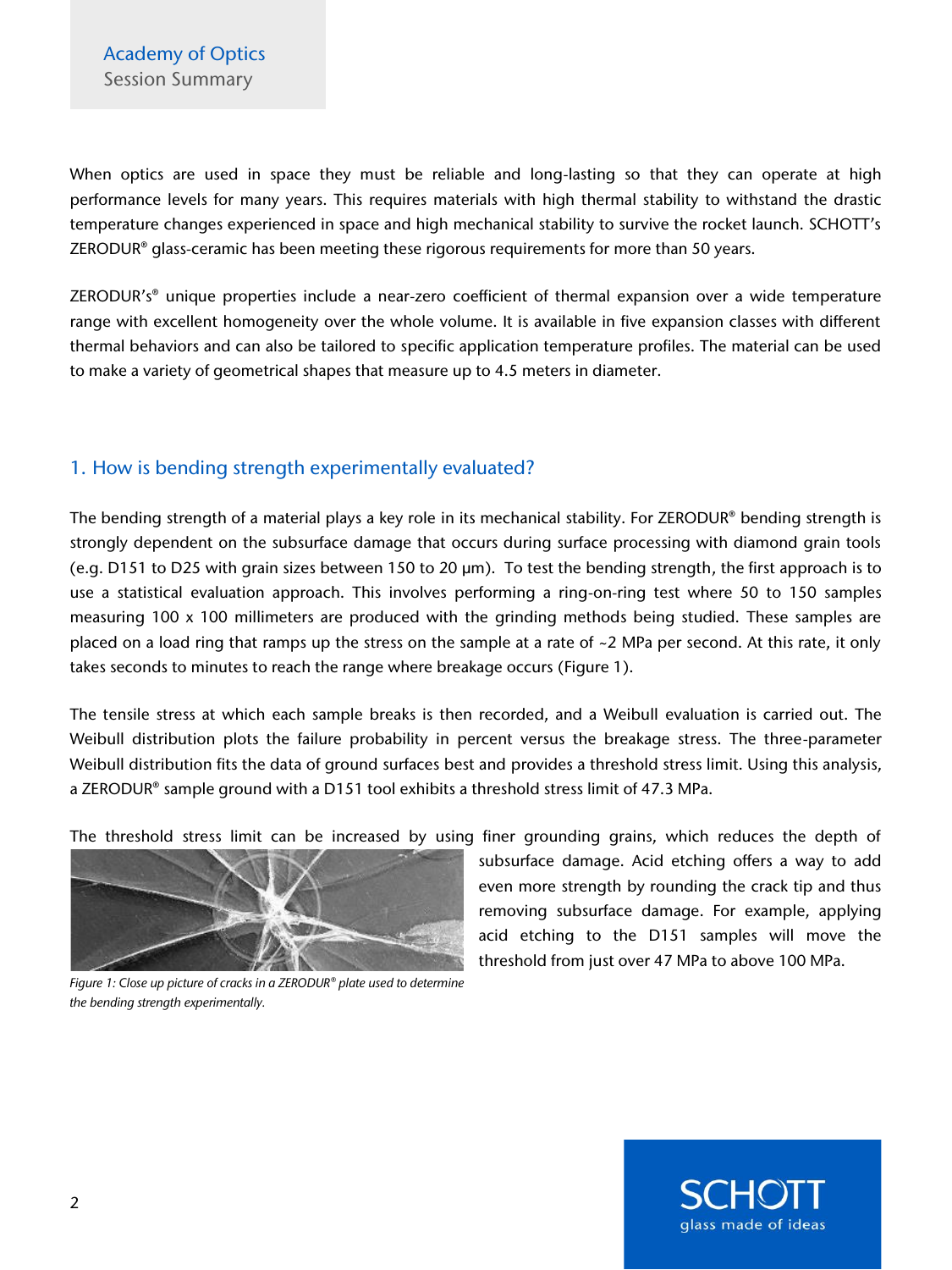#### 2. What approach is used for lifetime calculations?

For lifetime calculations, it is important to keep in mind that with enough time, a crack can grow even below a critical stress range. A deterministic approach is necessary to figure out how long it would take to break a ZERODUR® piece with a given crack length if a certain stress is applied.

The most common crack-opening mode is the one where the crack is pulled open (Figure 2). The deterministic strength of this type of crack depends on the stress-intensity factor and fracture toughness. While the critical stress-intensity factor – leading to breakage – of ZERODUR® can be evaluated with different methods, a value of 0.9 MPa  $m^{1/2}$  is commonly used for calculations. The geometry factor, which is determined by the geometry and position of the crack in relation to the length and width of the part, must also be considered. For example, for a ZERODUR® sample ground with a D151 tool an edge crack of length 180 µm with a geometrical factor of 1.1 can be assumed to produce a critical nominal stress of 60 MPa.



*Figure 2: The crack opening mode is the dominant mode for occurring during breakage of ZERODUR®.*

Taking the lifetime calculation even further requires considering the influence of humidity and the fact that tensile stress is enhanced by orders of magnitude at the crack tip. This stress enhancement provides enough energy for a reaction between water and silicone oxide bonds that will open a crack further.

Observations of a crack opening can be used to generate a crack growth curve that represents the logarithm of the crack velocity as a function of the logarithmic stress intensity factor. The stress corrosion area is the linear part of the curve with a given slope, which is the stress corrosion constant. This constant indicates that as the tensile stress or stress-intensity factor increase, so will the velocity of the crack opening.

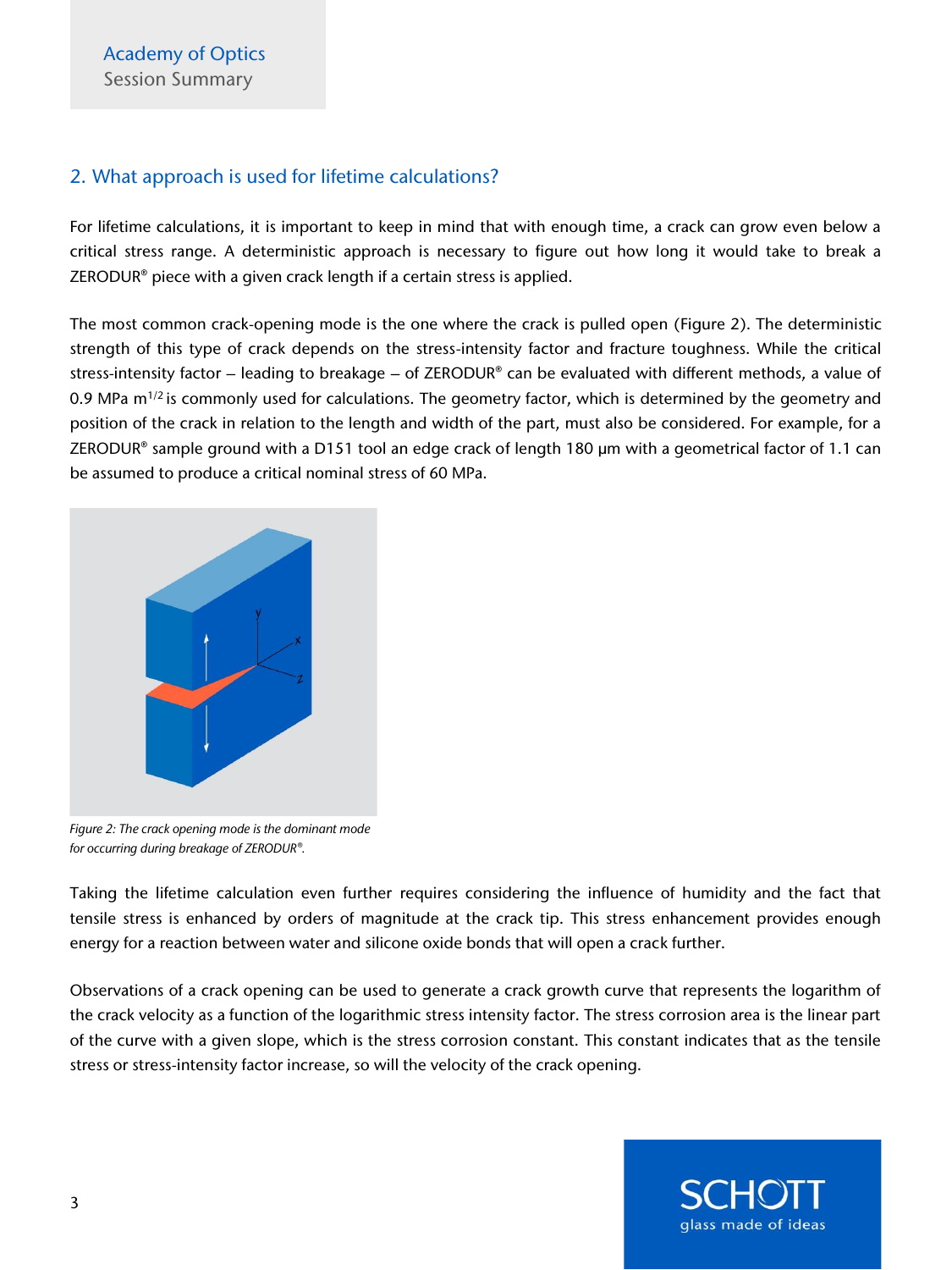A very steep curve in this region, i.e. a low stress corrosion constant indicates that the initial crack velocity is much lower. This means that it will take longer for the part to break, and, thus, the part will have a much longer lifetime (Figure 3).



*Figure 3: Different humidity conditions strongly influence the stress corrosion constant, resulting in different lifetimes.*

The stress corrosion constant for ZERODUR® can be determined by using a ring-on-ring test setup with different stress increase rates and then measuring the median breakage stress for a set of samples. Dry nitrogen or normal humid atmosphere is applied so that the atmospheric influence is known. Graphing the breakage stress median versus the stress increase rate in a double plot provides the stress-intensity factor as the linear fit of the data within the stress-corrosion regime. The latest results for ZERODUR<sup>®</sup> using the ring-on-ring load variation method show a stress corrosion constant of 79.1 for a dry atmosphere and 31.1 for a normal atmosphere.

The stress corrosion constant and the threshold bending strength from Weibull distributions of sample sets with given surface condition can be used to calculate the lifetime of a surface treatment at a given constant load stress (Figure 4).

We worked with the Fraunhofer Institute for Mechanics of Materials to verify our lifetime calculations. They performed an experiment where 20 samples were loaded with 30 MPa, 24 samples were loaded with 34 MPa, and 26 samples were loaded with 38 MPa. All the samples except one were above the lifetime prediction curve, which shows that the calculated lifetime predictions match well with realistic values for ZERODUR®.